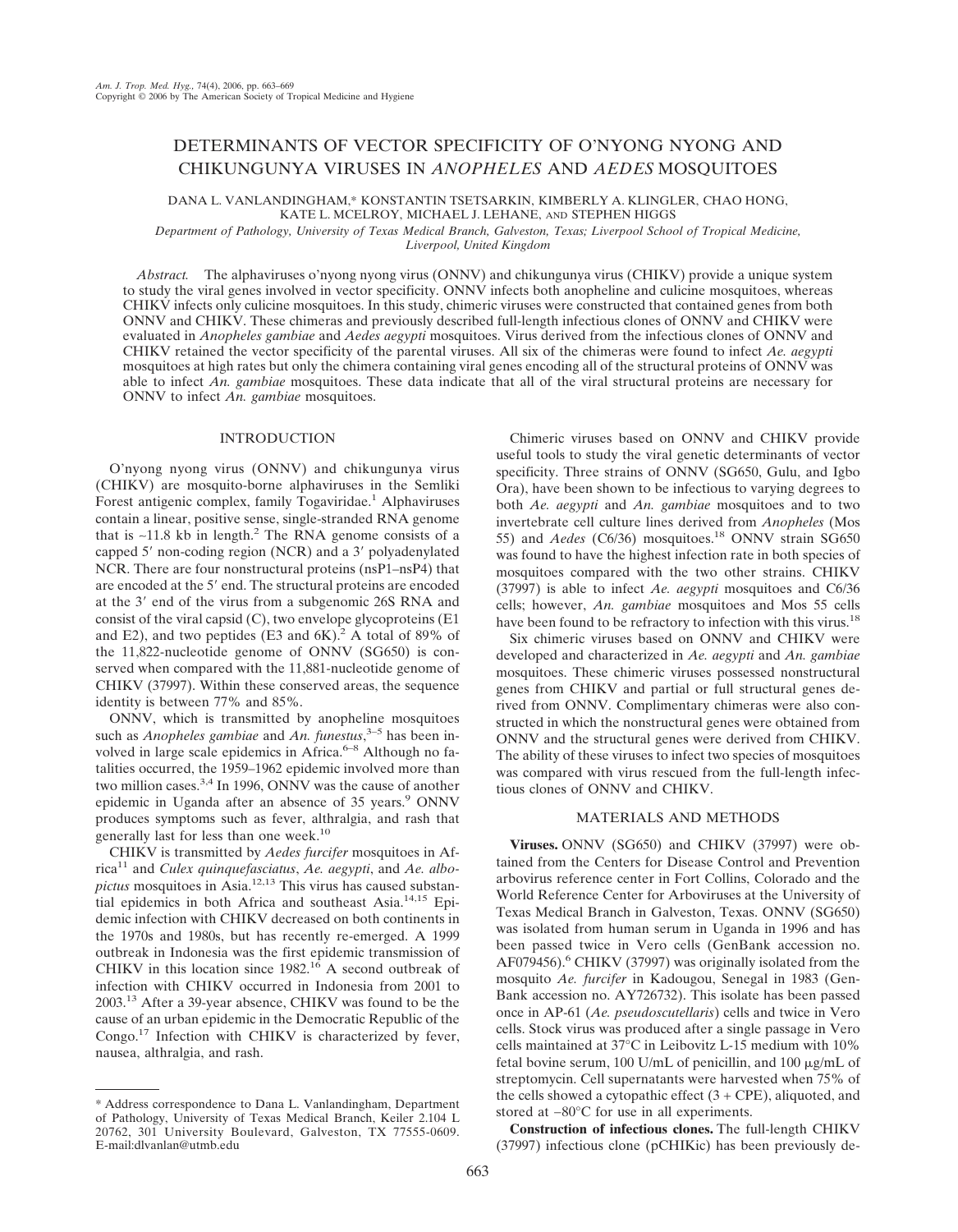scribed.<sup>19</sup> The full-length ONNV (SG650) infectious clone pONNic-Foy, provided by K. E. Olson and B. D. Foy (Colorado State University, Fort Collins, CO), was derived from pONN.AP3, developed by Brault and others,<sup>20</sup> was modified by replacing the T7 promoter with a SP6 promoter and removing the second subgenomic promoter and restriction sites, and renamed pONNic. The six chimeric viruses, shown in Figure 1, were constructed using standard polymerase chain reaction (PCR)–based cloning procedures. The PCRamplified fragments of ONNV (SG650) or CHIKV (37997) were produced using high-fidelity *Pfu* polymerase (Stratagene, La Jolla, CA). Fragments were ligated either in tandem or singly with T4 DNA ligase (Stratagene) into pCHIKic or pONNic. All plasmids were transformed into chemically competent *Escherichia coli* XL10-Gold cells (Stratagene), amplified, and DNA was extracted using QIAprep Spin Miniprep Kit (Qiagen, Valencia, CA). Additional information, such as maps of the clones, is available from the authors upon request.

*In vitro* **transcription and virus production.** Infectious virus from the full-length and chimeric clones was produced by linearization with *Not* I, which was *in vitro* transcribed from the SP6 promoter using the mMESSAGE mMACHINE kit (Ambion, Austin, TX) following the manufacturer's instructions. The RNA was electroporated into baby hamster kidney-21 S cells as previously described.<sup>21</sup> Cell culture supernatant containing virus was harvested, aliquoted, and stored at −80°C when cells showed 3 + CPE.

**Mosquitoes.** The Rexville D strain of *Ae. aegypti*, whiteeyed Higgs variant, and the *An. gambiae* G3 strain were

reared at 27°C and a relative humidity of 80% under a 16 hour light: 8-hour dark photoperiod, as previously described. $22-24$  Adults were supplied with a cotton wool pad soaked in a 10% sucrose solution *ad libitum*.

**Oral infections of mosquitoes.** Four-day-old adult female *Ae. aegypti* or *An. gambiae* mosquitoes were fed a blood meal containing virus produced from pCHIKic, pONNic, or one of the six chimeras to be analyzed. Vero cells were inoculated with stock virus and incubated at 37°C. Virus was harvested when 75% of the cells showed CPE. The viral supernatant was mixed with an equal volume of defibrinated sheep blood (Colorado Serum Company, Denver, CO). Adenosine triphosphate at a final concentration of 2 mM was added to the blood meal as a phagostimulant. Mosquitoes were fed using an isolation glove box located in a Biosafety Level 3 insectary. Infectious blood was heated to 37°C and placed in a Hemotek feeding apparatus for one hour (Discovery Workshops, Accrington, Lancashire, United Kingdom).25 Fully engorged females were separated from unfed females and were placed into new cartons. To compare replication of the chimeric viruses, six to eight mosquitoes were removed for titration on days 1, 2, 3, 7, and 14 post-infection (pi) for a total of approximately 40 mosquitoes per virus examined. Mosquitoes were stored at −80°C prior to titration on 96-well plates. Day 0 blood meal and three mosquito samples, collected immediately after feeding, were used to determine the titer of virus imbibed and to evaluate continuity between experiments. At days 7 and 14 pi, salivary glands were dissected from 10 mosquitoes and stained for viral antigen to evaluate dissemination properties of the viruses.



FIGURE 1. Schematic of full-length chikungunya virus infectious clone (pCHIKic), o'nyong nyong virus infectious clone (pONNic), and chimeric clones produced. Reciprocal clones have the same letter (A, B, or C) for ease of comparison. The subgenomic promoter is indicated by an arrow.  $n s P =$  nonstructural protein;  $C =$  capsid;  $E =$  envelope. This figure appears in color at www.ajtmh.org.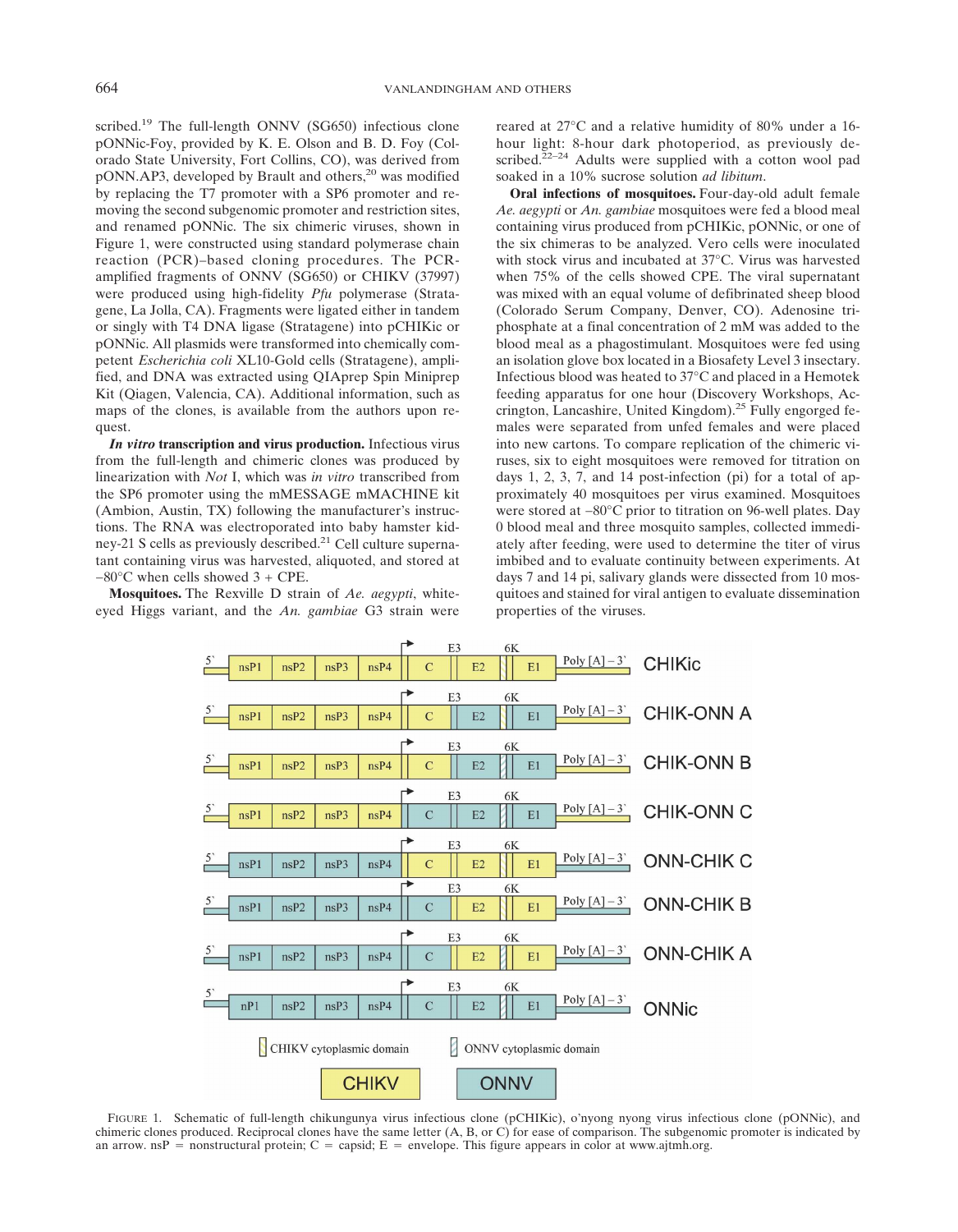**Titrations.** The 50% tissue culture infectious dose endpoint titers ( $log_{10}$  TCID<sub>50</sub>/mL) were used to quantify titers of virus from cell culture and mosquito samples. $^{21}$  Individual mosquitoes were triturated in 1 mL of L-15 medium and filtered through a  $0.22$ - $\mu$ M syringe filter (Millipore, Carrigtwohill, Cork, Ireland), which was then 10-fold serially diluted in a 96-well plate seeded with Vero cells. Cells and virus were incubated at 37°C for seven days and then scored based on observed CPE. Differences in viral infection rates between *Ae. aegypti* and *An. gambiae* were tested for significance by Fisher's exact test using SPSS version 11.5 (SPSS Inc., Chicago, IL).

**Immunofluorescence assay (IFA).** Salivary glands were dissected on glass microscope slides in phosphate-buffered saline, air-dried, fixed in cold acetone for 10 minutes and stained using a cross-reactive mouse hyperimmune ascitic fluid raised against CHIKV as the primary antibody and amplifying the signal using indirect IFA protocols previously described.<sup>18</sup>

#### RESULTS

Virus derived from pCHIKic and pONNic were compared with CHIKV (37997) and ONNV (SG650) virus in *Ae. aegypti* and *An. gambiae* mosquitoes (Figure 2). CHIKV (37997) and virus derived from pCHIKic replicated at a similar rate over time, with 100% of the *Ae. aegypti* mosquitoes infected on most days analyzed pi (Figure 3A). Although the infection rate on day 3 pi for pCHIKic was lower than for CHIKV (37997), no significant difference  $(P > 0.05)$  was found between these two viruses. As expected, on day 14 pi CHIKV

(37997) and the virus derived from pCHIKic was not detected in any of the *An. gambiae* tested. Viral titers decrease from 6.5 or 5.8  $log_{10}TCID_{50}/mL$  to 0  $log_{10}TCID_{50}/mL$  between days 0 and 3 pi for both CHIKV (37997) and virus derived from pCHIKic (Figure 2C). The viral titer of CHIKV (37997) in *An. gambiae* increased to an average of 1.4  $log_{10}TCID_{50}/$ mL with three of seven mosquitoes positive on day 7 pi. None of the *An. gambiae* mosquitoes examined on day 14 pi were infected (Figure 2C). Although the viral growth curves were similar, ONNV (SG650) virus infected significantly more (*P* < 0.05) *Ae. aegypti* than virus derived from pONNic on day 14 pi (Figure 2B). However, there was no significant difference between the titers of these two viruses on day 14 pi in *An. gambiae* (Figure 2D).

Three infectious clones containing all or part of the ONNV structural genes and CHIKV nonstructural genes and three reciprocal clones containing CHIKV structural genes and ONNV nonstructural genes were characterized *in vivo* in *Ae. aegypti* and *An. gambiae* mosquitoes (Figures 3 and 4). All chimeras produced were orally infectious to *Ae. aegypti* mosquitoes, with infection rates ranging from 56% to 100% on day 14 pi (Figure 3A and B). The infection rate in *Ae. aegypti* for each of the three chimeras containing the CHIKV nonstructural genes (CHIK-ONN A, B, and C) was 100% on day 14 pi (Figure 3A). The only chimera to infect *An. gambiae* on day 14 pi was CHIK-ONN C, which infected 38% of the *An. gambiae* at this time point (Figure 3C). A significant difference (*P* < 0.05) in infection rates was detected between two of the chimeras containing the nonstructural genes from ONNV, ONN-CHIK A, and ONN-CHIK C in *Ae. aegypti* on day 14 pi (Figure 3B). There was no significant difference  $(P > 0.05)$  in



FIGURE 2. Viral titers and growth of viruses over time after a blood meal containing chikungunya virus (CHIKV) (37997), o'nyong nyong virus (ONNV) (SG650), or viruses derived from full-length pCHIKic or pONNic in *Aedes aegypti* (**A** and **B**) or *Anopheles. gambiae* (**C** and **D**) mosquitoes. Bloodmeal titers: CHIKV (37997) 7.95  $\log_{10}T CID_{50}/mL$ ;\* virus derived from pCHIKic 7.95  $\log_{10}T CID_{50}/mL$ ;<sup>†</sup> ONNV (SG650) 7.3  $(\pm 0.6)$  log<sub>10</sub>TCID<sub>50</sub>/mL;<sup>‡</sup> virus derived from pONNic 6.52 log<sub>10</sub>TCID<sub>50</sub>/mL. Error bars indicate variation between mosquitoes analyzed per time point:  $\geq$  3 mosquitoes on day 0 post-infection (pi);  $\geq$  8 mosquitoes on days 2 and 3 pi, except for CHIKV (37997);<sup>\*</sup>  $\geq$  8 mosquitoes on days 1, 7, and 14 pi, except for CHIKV (37997)\*, pCHIKic.† Six or more mosquitoes were analyzed at each time point for virus derived from pONNic. TCID<sub>50</sub> = 50% tissue culture infectious dose. \*Vanlandingham and others;<sup>18</sup> †Vanlandingham and others;<sup>19†</sup>Two replicates are shown for ONNV (SG650).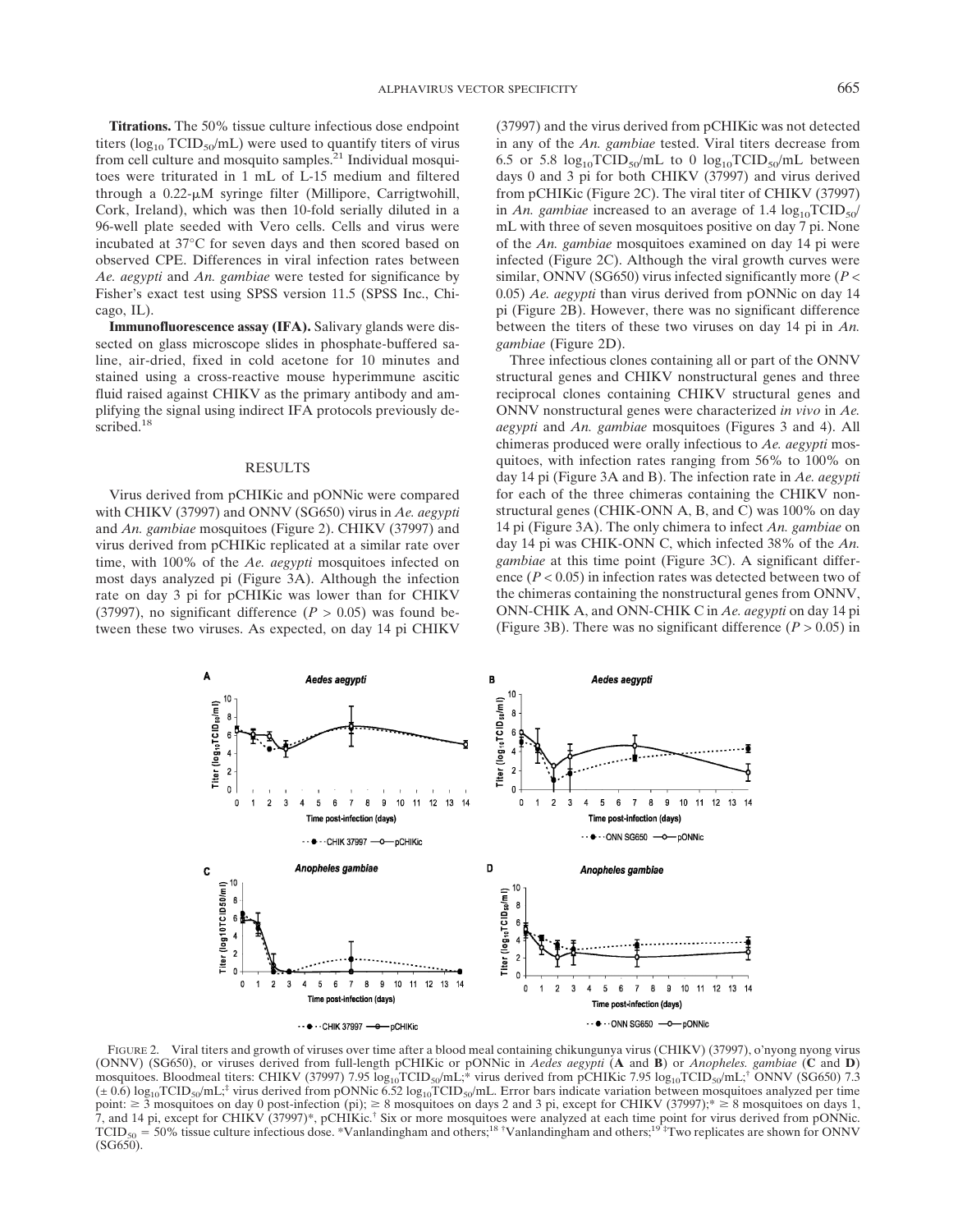

FIGURE 3. Percentage of orally infected *Anopheles gambiae* (**A** and **B**) and *Aedes aegypti* (**C** and **D**) mosquitoes analyzed by titration of whole mosquitoes on days 0, 1, 3 and 14 post-infection (pi). Bloodmeal titers: CHIK-ONN A 6.52  $log_{10}TCID_{50}/mL$ ; CHIK-ONN B 6.52  $log_{10}TCID_{50}/mL$ ; CHIK-ONN C 7.52  $log_{10}TCID_{50}/mL$ ; ONN-CHIK A 7.52  $log_{10}TCID_{50}/mL$ ; ONN-CHIK B 6.95  $log_{10}TCID_{50}/mL$ ; ONN-CHIK C 6.95  $log_{10}TCID_{50}/mL$ . Mosquitoes analyzed per time point: three mosquitoes on day 0 pi; eight mosquitoes on days 1, 2, 3, 7, and 14 pi (except for ONN-CHIK B, which had six mosquitoes for days 2, 3, and 7 pi and ONN-CHIK A, which had seven mosquitoes on day 2 pi for *Ae. aegypti* and day 3 pi for *An. gambiae*. Titers and number of mosquitoes analyzed for pCHIKic, CHIKV (37997), pONNic, and ONNV (SG650) are shown in Figure 2. For definitions of other abbreviations, see Figures 1 and 2.

infection rates in *Ae. aegypti* between ONN-CHIK B and ONN-CHIK A or ONN-CHIK B and ONN-CHIK C (Figure 3B).

The interaction of the capsid and the E2 cytoplasmic domain, which is important during virus assembly, was evaluated using two sets of chimeras. The first set contained chimeric viruses that derived the capsid and the E2 cytoplasmic domain from the same virus, either CHIKV or ONNV (CHIK-ONN A and ONN-CHIK A) (Figure 1). The second set contained chimeric viruses containing the capsid and E2 cytoplasmic domain from different viruses (CHIK-ONN B and ONN-CHIK B) (Figure 1). No significant difference (*P* > 0.05) was found in day 14 pi infection rates in *Ae. aegypti* or *An. gambiae* infected with CHIKV nonstructural gene chimeras with both capsid and cytoplasmic domain genes from the same virus or from different viruses (Figure 3A and C). Infection rates in *Ae. aegypti* and *An. gambiae* with the reciprocal clones containing the nonstructural genes from ONNV also did not have a statistically different infection rates on day 14 pi (Figure 3B and D).



FIGURE 4. Viral titers and growth of viruses over time after a blood meal containing chimeric viruses and virus derived from the full-length pCHIKic or pONNic in *Aedes aegypti* (**A** and **B**) and *Anopheles gambiae* (**C** and **D**) mosquitoes. Blood meal titers and number of mosquitoes analyzed are shown in Figures 2 and 3. For definitions of abbreviations, see Figures 1 and 2.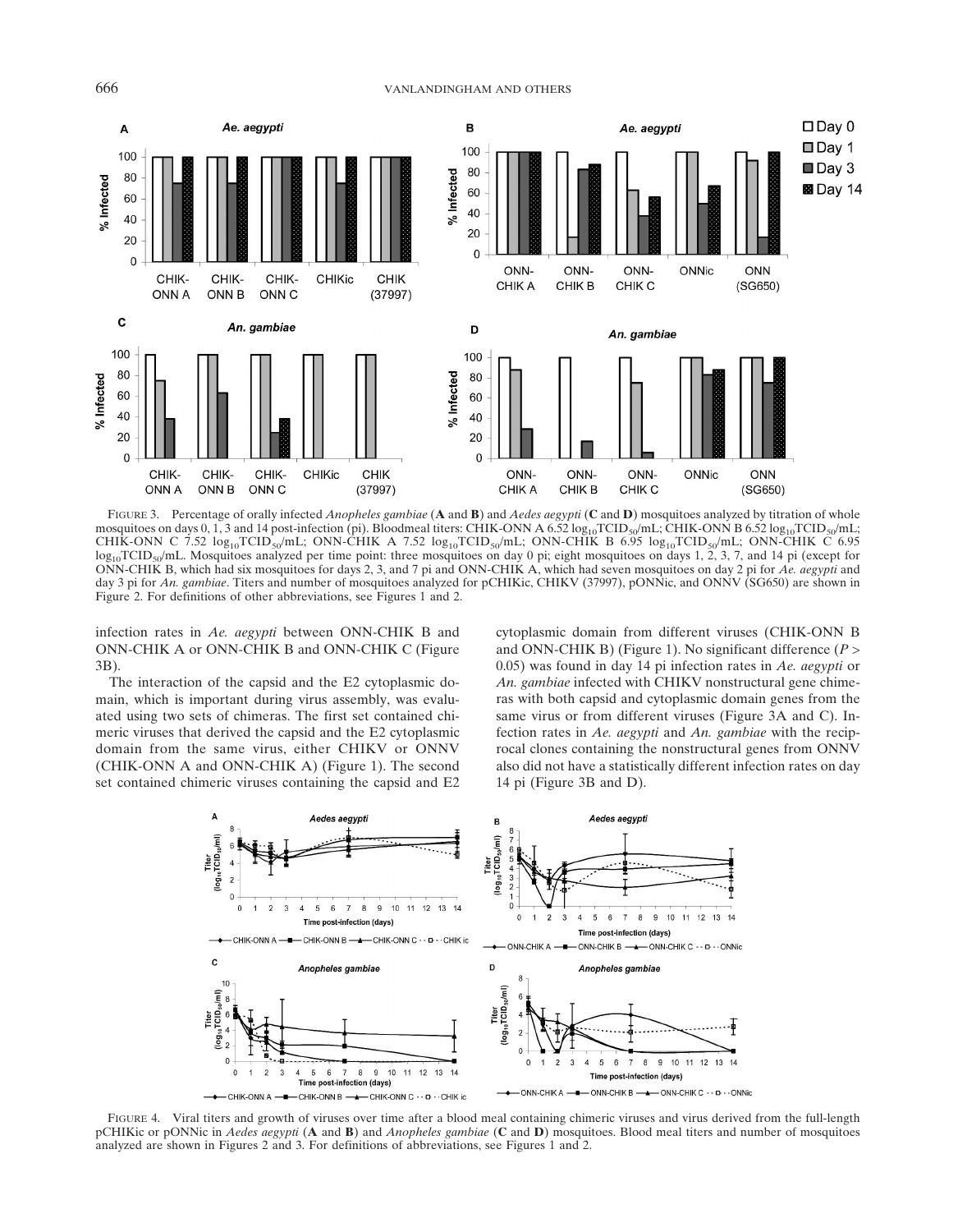The chimeric virus containing the CHIKV E1 and E2 structural genes with the ONNV capsid and nonstructural genes (ONN-CHIK A) (Figure 1) had a significantly increased infection rate (*P* < 0.05) in *Ae. aegypti* mosquitoes on day 14 pi compared with the chimera with the entire set of structural genes from CHIKV (ONN-CHIK C) (Figure 3B). The reciprocal chimeras containing the CHIKV nonstructural genes and either the capsid of CHIKV with the E1 and E2 of ONNV (CHIK-ONN A and B) or the complete ONNV structural genes (CHIK-ONN C) did not infect *Ae. aegypti* at a significantly different rate  $(P > 0.05)$  (Figure 3A).

The viral titers of the six chimeric viruses were compared *in vivo* in *Ae. aegypti* and *An. gambiae* mosquitoes (Figure 4). The chimeric viruses containing the CHIKV nonstructural genes (CHIK-ONN A, B, and C) produced growth curves that were similar to each other in *Ae. aegypti* (Figure 4A). The CHIK-ONN A and B chimeric viruses also showed similar growth characteristics in *An. gambiae* mosquitoes (Figure 4C). Virus derived from CHIK-ONN C was the only chimeric virus to replicate in *An. gambiae* to day 14 pi (Figure 4C). The reciprocal chimeric viruses, which contained the nonstructural genes from ONNV, were all able to infect *Ae. aegypti* mosquitoes (Figure 4B), but were unable to infect *An. gambiae* mosquitoes on day 14 pi (Figure 4D).

Dissemination rates of viruses in *Ae. aegypti* and *An. gambiae* were analyzed by IFA of dissected salivary glands on days 7 and 14 pi (Table 1). Viruses derived from the fulllength infectious clones of CHIKV and ONNV and the six chimeric viruses were found to disseminate from 20% to 100% in *Ae. aegypti* mosquitoes on day 14 pi (Table 1). No significant differences were found between the three clones containing the CHIKV nonstructural genes with all or part of the ONNV structural genes (CHIK-ONN A, B, and C) in *Ae. aegypti*. Virus derived from these clones disseminated in 80– 100% of *Ae. aegypti* on day 14 pi. The substitution of all structural genes from CHIKV (ONN-CHIK C) dramatically decreased the dissemination rate in *Ae. aegypti* to 20% on day 14 pi. Significantly fewer (*P* > 0.05) *Ae. aegypti* mosquitoes

#### TABLE 1

Dissemination rates based on antigen detection in salivary glands by IFA from virus derived from full-length pCHIKic, pONNic, and six chimeric viruses in *Aedes aegypti* and *Anopheles gambiae* mosquitoes\*

| <b>Virus</b><br>(blood meal titer)† | Day pi | Ae. aegypti<br>disseminated<br>Positive/total (%) | An. gambiae<br>disseminated<br>Positive/total (%) |
|-------------------------------------|--------|---------------------------------------------------|---------------------------------------------------|
| CHIKic (7.95)                       | 7      | 9/10(90)                                          | 0/10(0)                                           |
|                                     | 14     | 5/10(50)                                          | 0/10(0)                                           |
| <b>CHIK-ONN A</b>                   | 7      | 6/10(60)                                          | 0/10(0)                                           |
| (6.52)                              | 14     | 9/10(90)                                          | 0/10(0)                                           |
| <b>CHIK-ONN B</b>                   | 7      | 4/10(40)                                          | 0/10(0)                                           |
| (6.52)                              | 14     | 10/10(100)                                        | 0/10(0)                                           |
| CHIK-ONN C                          | 7      | 4/10(40)                                          | 0/10(0)                                           |
| (7.52)                              | 14     | 8/10(80)                                          | 4/10(40)                                          |
| <b>ONN-CHIK C</b>                   | 7      | 2/10(20)                                          | 0/10(0)                                           |
| (6.95)                              | 14     | 2/10(20)                                          | 0/10(0)                                           |
| <b>ONN-CHIK B</b>                   | 7      | 5/5(100)                                          | 0/10(0)                                           |
| (6.95)                              | 14     | 9/10(90)                                          | 0/10(0)                                           |
| <b>ONN-CHIK A</b>                   | 7      | 8/10(80)                                          | 0/10(0)                                           |
| (7.52)                              | 14     | 8/10(80)                                          | 0/10(0)                                           |
| <b>ONNic</b> (6.52)                 | 7      | 0/5(0)                                            | 1/10(10)                                          |
|                                     | 14     | 3/5(60)                                           | 10/10 (100)                                       |

 $*$  pCHIKic = chikungunya infectious clone; pONNic = o'nyong nyong infectious clone; postinfection.

pi = postinfection.<br>† Blood meal titers are reported in  $log_{10} 50\%$  tissue culture infectious dose/mL.

were found to have a disseminated infection with virus derived from the ONN-CHIK C infectious clone compared with all other chimeras (Table 1). Only viruses containing the full structural genes of ONNV (virus derived from pONNic and CHIK-ONN C) were found to disseminate in *An. gambiae* on day 14 pi. Virus derived from pONNic disseminated in 100% of *An. gambiae* examined compared with CHIK-ONN C virus, which disseminated in 40% of the mosquitoes (Table 1).

#### DISCUSSION

The chimeric viruses containing ONNV and CHIKV genes that were produced for this project are valid tools to study the determinants of infection in *Ae. aegypti* and *An. gambiae* mosquitoes. The host specificities for the parental viruses and the viruses derived from full-length infectious clones were similar. Therefore, differences in host specificity of the chimeric viruses are due to the nucleotide substitutions within the structural genes. The full-length clones and the six chimeras were infectious to *Ae. aegypti* mosquitoes on day 14 pi, which indicates that all the viruses are viable and able to replicate to sufficient titers to produce infection and to disseminate in this mosquito species. Day 14 pi viral replication and dissemination data are used to standardize comparisons and to ensure that virus is replicating in the mosquitoes analyzed. Earlier time points may only indicate exposure to the virus and not viral replication.

The virus titers obtained from the full-length pONNic and ONNV (SG650) were not statistically different in *An. gambiae* mosquitoes on day 14 pi (Figure 2D). Therefore, this infectious clone is suitable for analysis of ONNV genes that could potentially expand the host range of CHIKV to infect *An. gambiae* mosquitoes. The day 14 pi viral titer from pONNic was not as high in *Ae. aegypti* mosquitoes as the ONNV (SG650) (Fgiure 2B); however, the infectious clone did infect most (67%) of mosquitoes examined at this time point (Figure 3B). Infection and dissemination rates for the virus derived from full-length pCHIKic were not statistically different from the parental virus at day 14 pi in both of the mosquito species examined, thereby enabling accurate comparisons of CHIK-ONN chimeras using this clone (Figure 2A and C). Three day 7 pi *An. gambiae* mosquitoes were infected with CHIKV, whereas none of the pCHIKic mosquitoes were infected past day 3 pi. This may indicate limited, low titer, replication of the parental virus in *An. gambiae*; however, neither virus was able to infect *An. gambiae* on day 14 pi (Figure 2C).

Chimeric viruses are not necessarily less infectious than virus derived from a full-length infectious clone. Comparison of the chimeric viruses with virus derived from full-length pONNic or pCHIKic showed that there was no significant effect on the ability of the chimeric viruses to infect *Ae. aegypti* mosquitoes on day 14 pi (Figure 3A and B). The only chimeric virus that had a decreased infection rate compared with the viruses derived from either pONNic or pCHIKic was the ONN-CHIK C chimera (Figure 3B). This chimera infected 56% of *Ae. aegypti* on day 14 pi compared with the virus derived from pONNic and pCHIKic, which infected 67% and 100% of mosquitoes analyzed (Figure 3A and B). These data are in contrast to previous studies of chimeras based on Sindbis virus (SINV) and Ross River virus (RRV), which indicated that there is a reduced ability of chimeric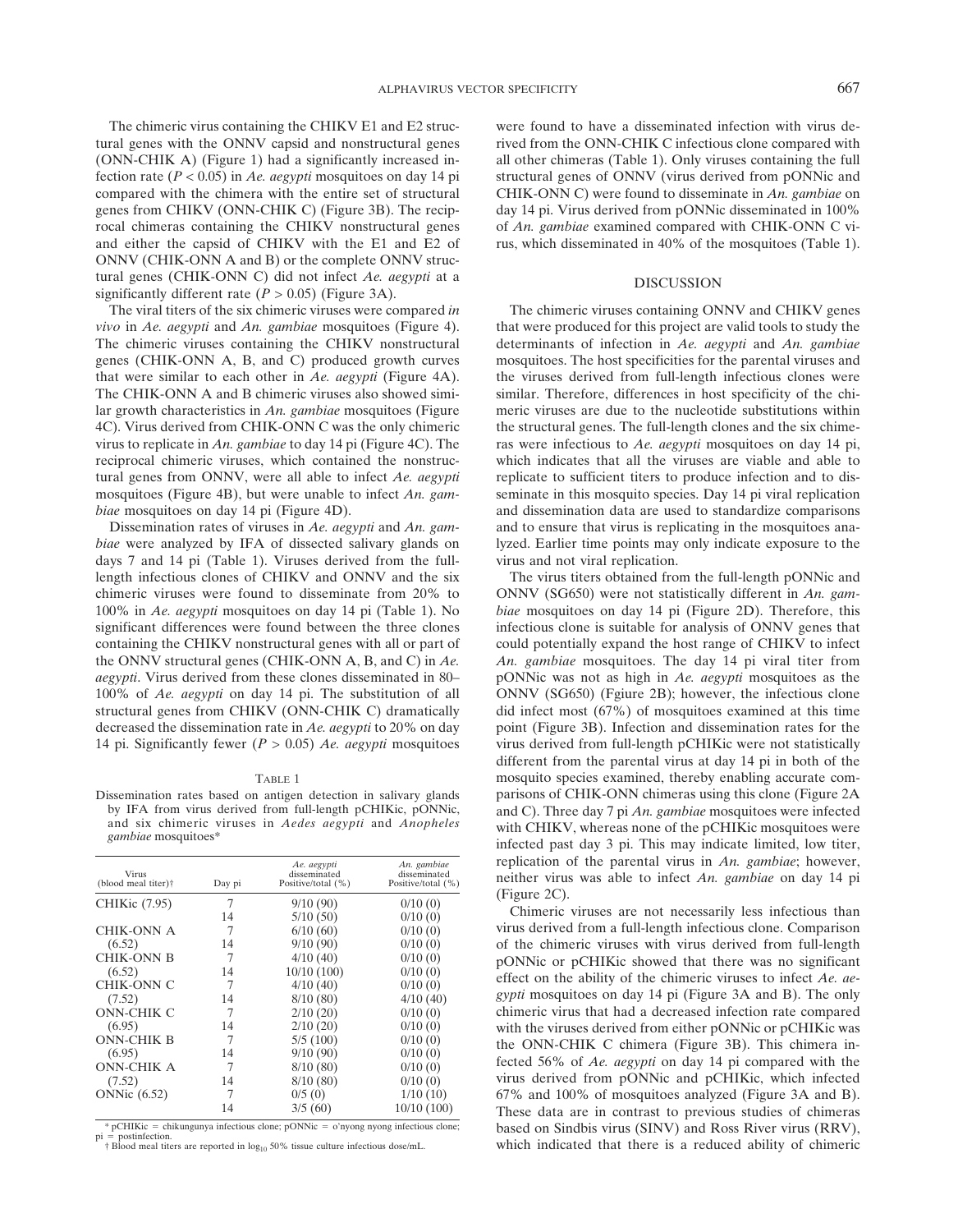alphaviruses to replicate in various cell lines.26 The chimeric SIN-RR viruses did not replicate as well in cell culture as the parental viruses. It was concluded that the chimeras were defective in their interactions between the nonstructural and structural regions leading to inefficient RNA replication.<sup>27</sup> Our study suggests this to be a virus-specific phenomenon.

Four additional chimeras were produced to examine the role of the individual structural genes in determining host specificity. Chimeric viruses to evaluate the interaction between the E2 cytoplasmic domain and the capsid protein were examined in *Ae. aegypti* and *An. gambiae* (Figure 1). This interaction is important in the late stages of virus assembly within the cell.<sup>27</sup> A chimeric RRV in which the capsid sequence was replaced with the capsid of SINV had reduced virion production.28 Virion production increased when seven amino acids located in the cytoplasmic domain of the E2 gene were replaced with SINV sequence.<sup>28</sup> Virus that was defective in the capsid and E2 glycoprotein interactions was deficient in budding.28 In contrast, chimeras of SINV containing capsid sequence from either RRV or Simliki Forest virus did not have reduced virion production.29 In our study, chimeric viruses of ONNV and CHIKV containing the capsid and the cytoplasmic domain of either the same virus or of a different virus (Figure 1) did not show a significant change in the infection rate of *Ae. aegypti* or *An. gambiae* on day 14 pi (Figure 3). The dissemination rates of these chimeras were similar, with CHIK-ONN A and B disseminating in 90% and 100% of the *Ae. aegypti*, respectively, and in 0% of the *An. gambiae* examined on day 14 pi (Table 1). The reciprocal chimeric viruses ONN-CHIK A and B had similar infection and dissemination rates in both the *Ae. aegypti* and *An. gambiae* mosquitoes analyzed (Figure 3B and D and Table 1). ONN-CHIK A and B disseminated in 80% and 90% of the *Ae. aegypti* analyzed and in 0% of the *An. gambiae* analyzed (Table 1). These results indicate that the capsid and cytoplasmic domain interactions in ONNV and CHIKV do not play a role in the ability of these viruses to infect different species of mosquitoes.

The primary molecular determinant of viral host range enabling infection of *An. gambiae* is found in all of the structural genes of ONNV. Virus derived from the full-length pCHIKic and virus from three chimeras containing the CHIKV nonstructural genes (CHIK-ONN A, B, and C) infected 100% of *Ae. aegypti* on day 14 pi (Figure 3A). A significant difference  $(P < 0.05)$  was found between the virus derived from pCHIKic and CHIK-ONN C on day 14 pi in *An. gambiae* (Figure 3C). None of the mosquitoes analyzed at this time point were infected with the full length pCHIKic virus whereas, 38% of *An. gambiae* were infected with virus derived from CHIK-ONN C (Figure 3C). The dissemination rates were high for virus derived from CHIK-ONN A, B, C and pCHIKic in *Ae. aegypti* (Table 1). Virus derived from CHIK-ONN C was the only chimeric virus to disseminate in *An. gambiae* (Table 1). The virus derived from full-length pONNic was highly infectious and had a high dissemination rate in *An. gambiae* on day 14 pi (Figure 4D and Table 1). These data demonstrate that the ONNV structural genes are important in allowing infection and dissemination in *An. gambiae* mosquitoes and indicate that substitution of partial structural genes from ONNV do not change the host range of CHIKV.

The chimeric infectious clones produced for this research

represent useful tools for the investigation of the molecular basis of virus-vector relationships, and will facilitate further studies to identify the role of specific nucleotides in the infection and dissemination of arboviruses in mosquitoes. Additional chimeric viruses, such as ones examining the  $5'$  and  $3'$ NCRs and individual nonstructural genes, will enable further studies of viral host determinants of these viruses. The only chimeric virus produced from this study that was able to infect *An. gambiae* mosquitoes was the chimeric virus containing viral genes encoding all of the structural proteins of ONNV. The ONNV nonstructural genes enhance viral infection of *An. gambiae* mosquitoes, as indicated by the reduced infection rate of the chimeric virus containing the CHIKV nonstructural genes with the ONNV structural genes. However, the ONNV viral structural proteins alone enable the chimeric CHIK-ONN C virus to infect *An. gambiae* mosquitoes.

Received September 20, 2005. Accepted for publication November 19, 2005.

Acknowledgments: We thank Jing Haung for her expert technical assistance with this project, Dr. Robert Tesh for providing the CHIKV used in this study, and Dr. Ann Powers for some of the ideas used in this study.

Financial support: This work was supported in part by National Institutes of Health grant AI47877 originally awarded to Dr. Ann Powers. Kate L. McElroy was supported by a Centers for Disease Control and Prevention Fellowship Training Program in Vector-Borne Infectious Diseases TOI/CCT622892.

Authors' addresses: Dana L. Vanlandingham, Konstantin Tsetsarkin, Kimberly A. Klinger, Chao Hong, Kate L. McElroy, and Stephen Higgs, Department of Pathology, University of Texas Medical Branch, Keiller 2.104 L 20762, 301 University Boulevard, Galveston, TX 77555-0609, Telephone: 409-747-2426, Fax: 409-772-2511, E-mail: dlvanlan@utmb.edu. Michael J. Lehane, Liverpool School of Tropical Medicine, Pembroke Place, Liverpool L3 5QA, United Kingdom, Telephone: 44-151-705- 3316 (Office), 44-151-705-3231 (Laboratory), Fax: 44-151-705-3369.

#### **REFERENCES**

- 1. Karabatsos N, 1985. *International Catalogue of Arboviruses.* Third edition. San Antonio, TX: American Society of Tropical Medicine and Hygiene.
- 2. Strauss JH, Strauss EG, 1994. The alphaviruses: gene expression, replication, and evolution. *Microbiol Rev 58:* 491–562.
- 3. Johnson BK, 1988. O'nyong-nyong virus disease. Monath TP, ed. *The Arboviruses: Epidemiology and Ecology*. Volume II. Boca Raton, FL: CRC Press, 217–223.
- 4. Williams MC, Woodall JP, Corbet PS, Gillett JD, 1965. O'nyongnyong fever: an epidemic virus disease in East Africa. VIII. Virus isolations from Anopheles mosquitoes. *Trans R Soc Trop Med Hyg 59:* 300–306.
- 5. Williams MC, Woodall JP, 1961. O'nyong nyong fever: an epidemic virus disease in east Africa: isolation and some properties of the virus. *Trans R Soc Trop Med Hyg 55:* 135–141.
- 6. Lanciotti RS, Ludwig ML, Rwaguma EB, Lutwama JJ, Kram T, Karabatsos N, Cropp BC, Miller BR, 1998. Emergence of O'nyong-nyong fever in Uganda after a 35-year absence: genetic characterization of the virus. *Virol 252:* 258–268.
- 7. Powers AM, Brault AC, Tesh RB, Weaver SC, 2000. Reemergence of chikungunya and o'nyong-nyong viruses: evidence for distinct geographical lineages and distant evolutionary relationships. *J Gen Virol 81:* 471–479.
- 8. Haddow AJ, Davies CW, Walker AJ, 1960. O'nyong nyong fever: an epidemic virus disease in east Africa: introduction. *Trans R Soc Trop Med Hyg 54:* 517–522.
- 9. Rwaguma E, Lutwama JJ, Sempala SDK, Kiwanuka N, Kamugisha J, Okware S, Bagambisa G, Lanciotti R, Roehrig JT, Gubler DJ, 1997. Emergence of epidemic O'nyong nyong fever